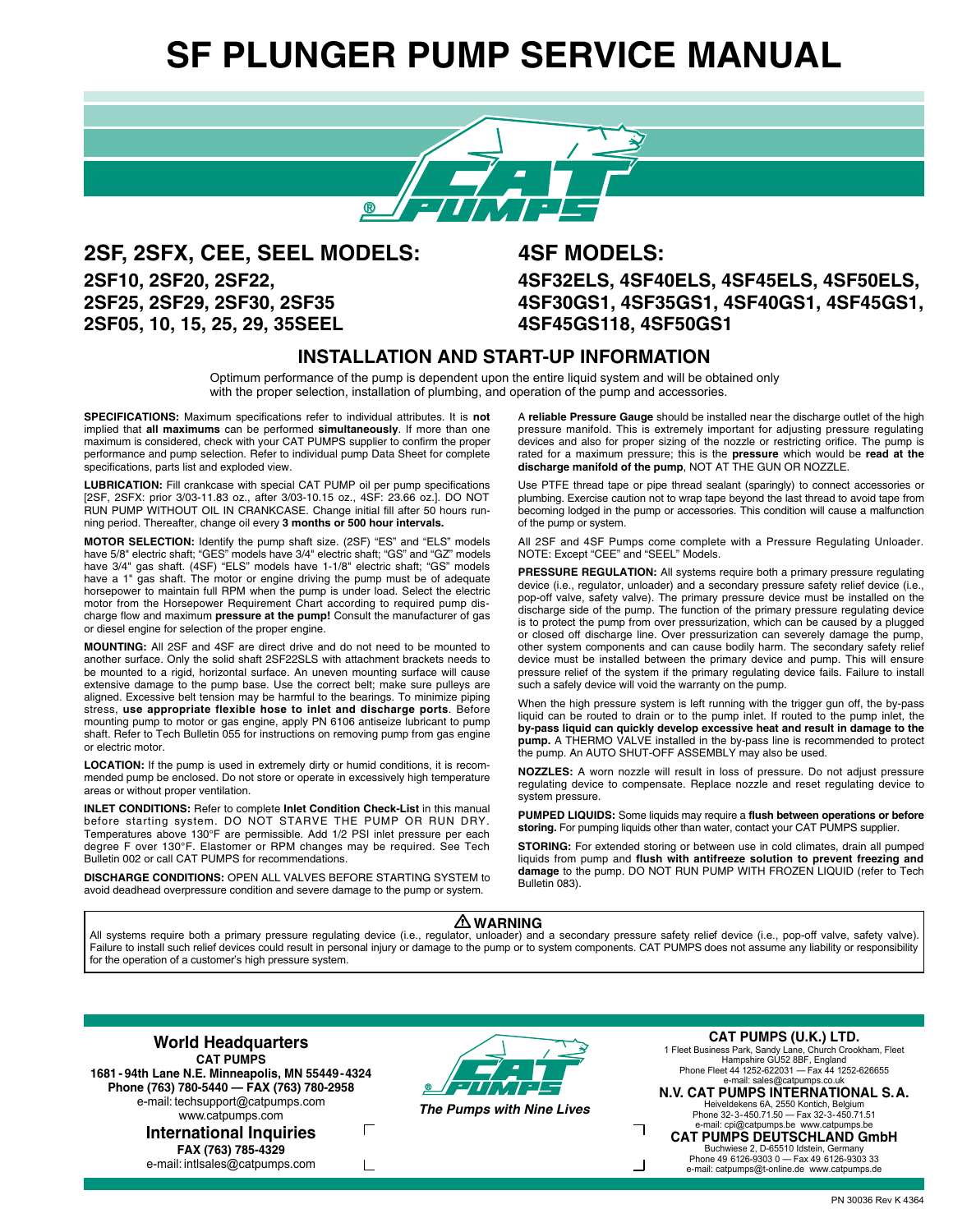



Removal of Discharge Manifold **Removal of Adapter from Discharge Manifold** Removal of Adapter from Inlet Manifold



#### **SERVICING THE VALVES**

#### **Disassembly of the Discharge Valve Assembly**

1. Disconnect all plumbing and remove unloader for ease in servicing.

#### **NOTE: CEE and SEEL models do not come with standard unloader.**

- 2. Inspect oil for proper level, presence of water or discoloration and replace as needed.
- 3. Using a standard M6 allen wrench remove the six (6) (2SF) or eight (8) (4SF) Socket Head Screws from the manifold. Remove the outer screws first, then the center screws.
- 4. Using a soft mallet tap the back side of the Discharge Manifold from alternate sides to maintain alignment and avoid damage to the plungers.
- 5. Grasp the Discharge Manifold from the from underside and gradually lift manifold while you pull away from the Crankcase.
- 6. The Adapter Spacers may stay with either the Discharge or Inlet Manifold. By inserting two opposing

screwdrivers between Spacer and manifold you can easily pry them out of the Discharge Manifold. If they stay in the Inlet Manifold, gently work them up and down as you pull away from the Inlet Manifold.

7. The valve assemblies are in the Discharge Manifold ports and will fall out when manifold is turned over. A complete valve assembly includes: Retainer, Spring, Valve and Seat.

#### **NOTE: On "X" models the Adapter and Seat are one-piece.**

**NOTE: The "GZ" models use the standard "SF" Valve Kit.**



Discharge Valve Assembly (4SF) Andapter and Discharge Valve Assembly (2SF) Inlet Valve Assembly (2SF)

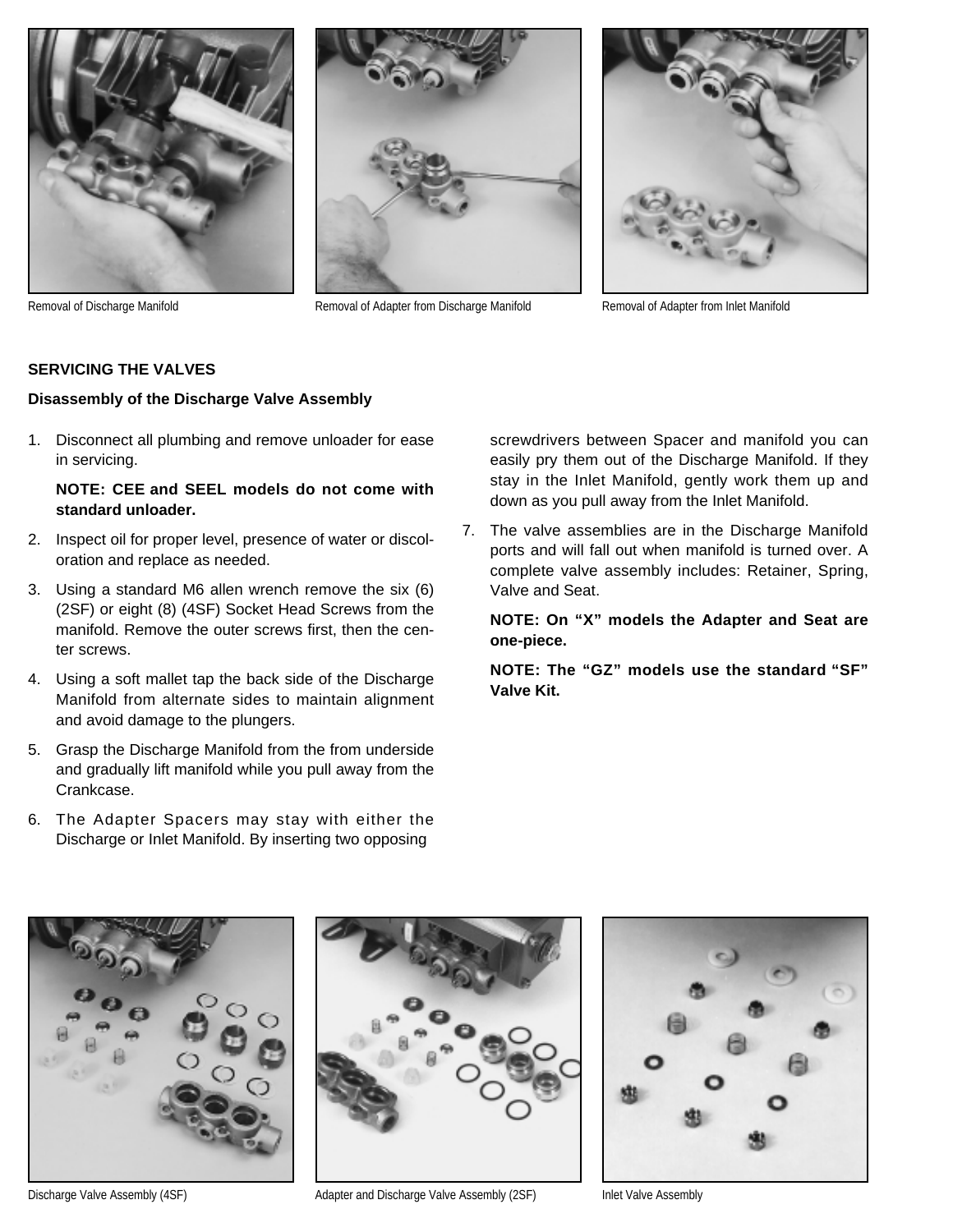





Removal of Inlet Manifold **Removal of Lo-Pressure Seal** Plunger, Seals and V-Packing Arrangement

#### **Reassembly of the Discharge Valve Assembly**

- 1. Examine Adapter Spacer O-Rings and replace if worn. Lubricate and install O-Rings and Back-up-Rings **on both front and rear of the Adapter Spacer.**
- 2. Examine the Valve Retainers for scale buildup or wear and install into each Discharge Manifold port with tab down into the manifold chamber.
- 3. Replace worn or damaged Springs and place into Retainers.
- 4. Examine Valve and Seats for pitting, grooves or wear and replace as needed.
- 5. Place Valves over Springs with **concave side down.**
- 6. Place Valve Seats on Valves with **concave side down.**

#### **NOTE: On "X" Models, the Adapter and Seat are one-piece.**

7. Lubricate O.D. of Adapter Spacer and insert **smaller I.D. into Discharge Manifold ports**. Snap into position. Exercise caution not to cut or pinch o-rings.

- 8. Carefully guide Discharge Manifold with Spacers over Plunger Rod ends and press into Inlet Manifold.
- 9. Replace Socket Head Screws and torque per chart. Use torque sequence chart.
- 10. If oil was not changed, be certain oil is to mark on Oil Gauge before resuming operation.



Installation of Lo-Pressure Seals **Installation of V-Packing Positioning** Installation of V-Packings Installation of V-Packings



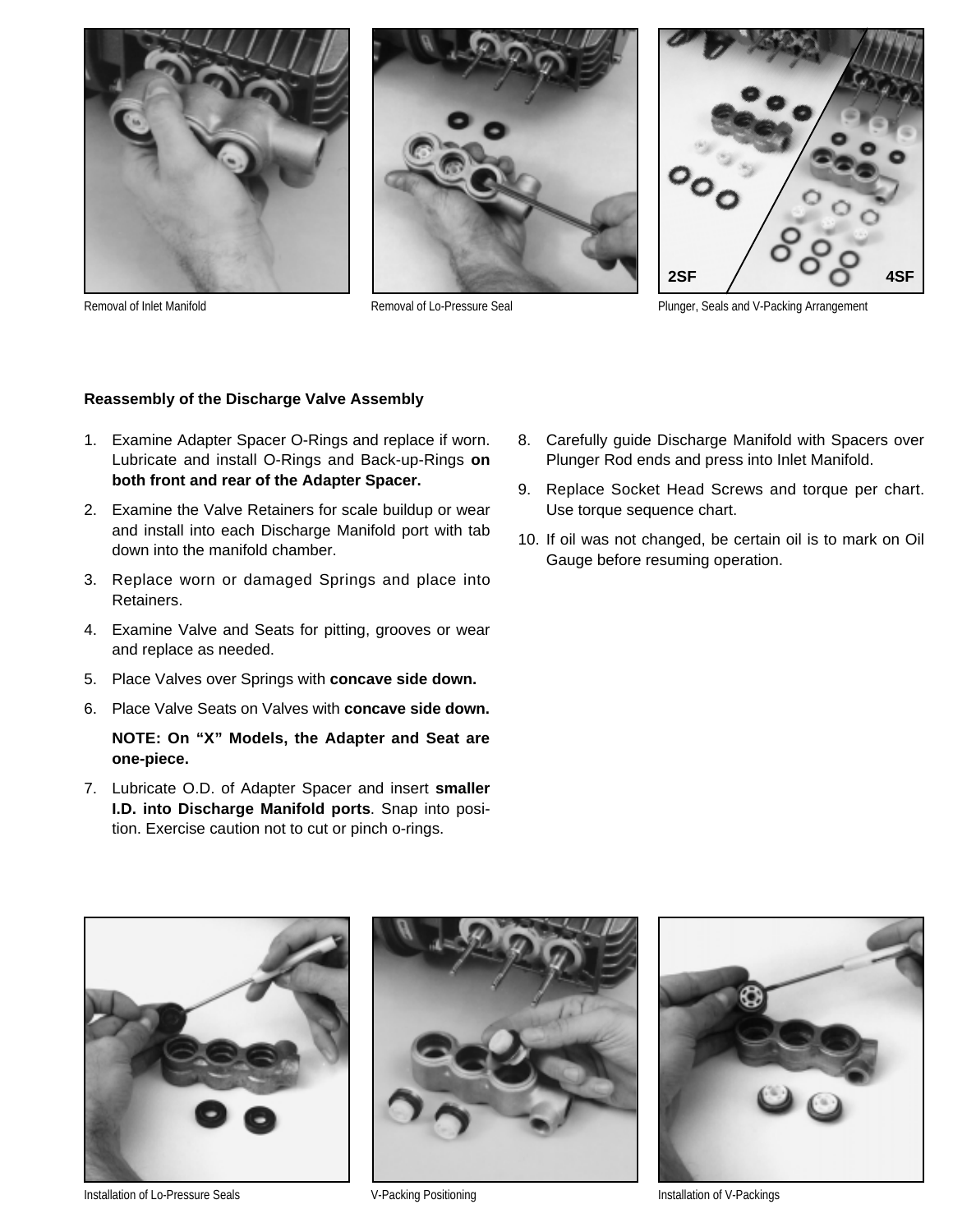#### **SERVICING THE SEALS**

#### **Disassembly of the Seal Assembly**

- 1. Remove the Inlet Valve Assembly from the exposed plunger rod ends, including Cotterpin, Nut, Washer, Spring, Spacer and Inlet Valve.
- 2. Grasp the Inlet Manifold from the front and underside and pull to remove from Plunger Rods.
- 3. Carefully examine back side of Lo-Pressure Seal before removing from the Inlet Manifold as it will be damaged during removal. If worn, insert screwdriver into I. D. of seal and pry out from the backside of the I.M. Exercise caution to avoid damage to the Inlet Manifold.
- 4. Press ceramic Plunger with thumb or soft tool from **back side of Inlet Manifold.**

On the Model 2SF the Hi-Pressure Seal may stay with the plungers or remain in the Inlet Manifold. If on the plungers, slide off by hand. If in the manifold, use a reverse pliers to remove.

On the Model 4SF the V-Packing and Female Adapters may stay with the plungers or remain in Inlet Manifold. If on the plungers, slide off by hand. If in the manifold, use a reverse pliers to remove.

- 5. Remove Seal Retainers from Crankcase by grasping tab with pliers and pulling out.
- 6. Examine Crankcase Oil Seal to determine if Crankcase servicing is needed.
- 7. Examine Ceramic Plunger, Lo-Pressure Seals, V-Packings for scoring, cracks and wear and replace.

#### **NOTE: The "S" versions of the 4SF pumps have a replaceable Sleeve.**

- 8. Examine the Sleeve for grooves for scale buildup and replace as needed. Grasp the Sleeve by hand and pull from the Plunger Rod.
- 9. Examine the O-Ring and Back-up-Ring under the Sleeve for cuts or wear and replace.
- 10. Examine the Barrier Slinger for wear and replace as needed. Install the Barrier Slinger with the concave side facing away from the Crankcase.

#### **Reassembly of Seal Assembly**

- 1. With Inlet and Discharge Manifold removed, examine Seal Retainers and replace if worn or damaged. Install on Plunger Rod and press into Crankcase **with tab out.**
- 2. Place Inlet Manifold on work surface with **Crankcase side up.**
- 3. Lubricate new Lo-Pressure Seals and press into position with **garter spring down.** Be certain the seal is seated squarely on the shoulder in the inlet manifold chamber.
- 4. Place Inlet Manifold on work surface with **Crankcase side down** (larger I.D. ports up)**.**
- 5. On the Model 4SF place new Female Adapter into Inlet Manifold chamber with **v-groove facing up.**
- 6. Carefully examine the Plungers for scoring or cracks and replace if worn.
- 7. On the Model 2SF lubricate Ceramic Plungers and new Hi-Pressure Seals. Press the plunger into the seal and position seal in middle of plunger.

#### **NOTE: Place the deeper recessed end of the plunger into the seal from the metal back side.**

#### **NOTE: The "Hi-Temp" 2SF models use a special Hi-Pressure Seal and Hi-Temp Seal Kit.**

On the Model 4SF lubricate Ceramic Plungers and new V-Packings. Press Plunger into the V-Packings and position in the middle of plunger.

#### **NOTE: The deeper recessed end of the plunger should face the same direction as the v-groove on the V-Packing.**

- 8. On the Model 4SF lubricate the Plunger Rod O-Ring to avoid cutting during installation. Install the Back-up-Ring first then the O-Ring into the groove on the Plunger Rod.
- 9. Install the Sleeve with the tapered end facing out. Gently press towards the Plunger Rod shoulder until flush with the Barrier Slinger.
- 10. Carefully install Inlet Manifold over Plunger Rod ends and slowly press into Crankcase.
- 11. Install the Plungers onto the plunger rods. Press into position using the **larger I.D. end of Valve Spacer.**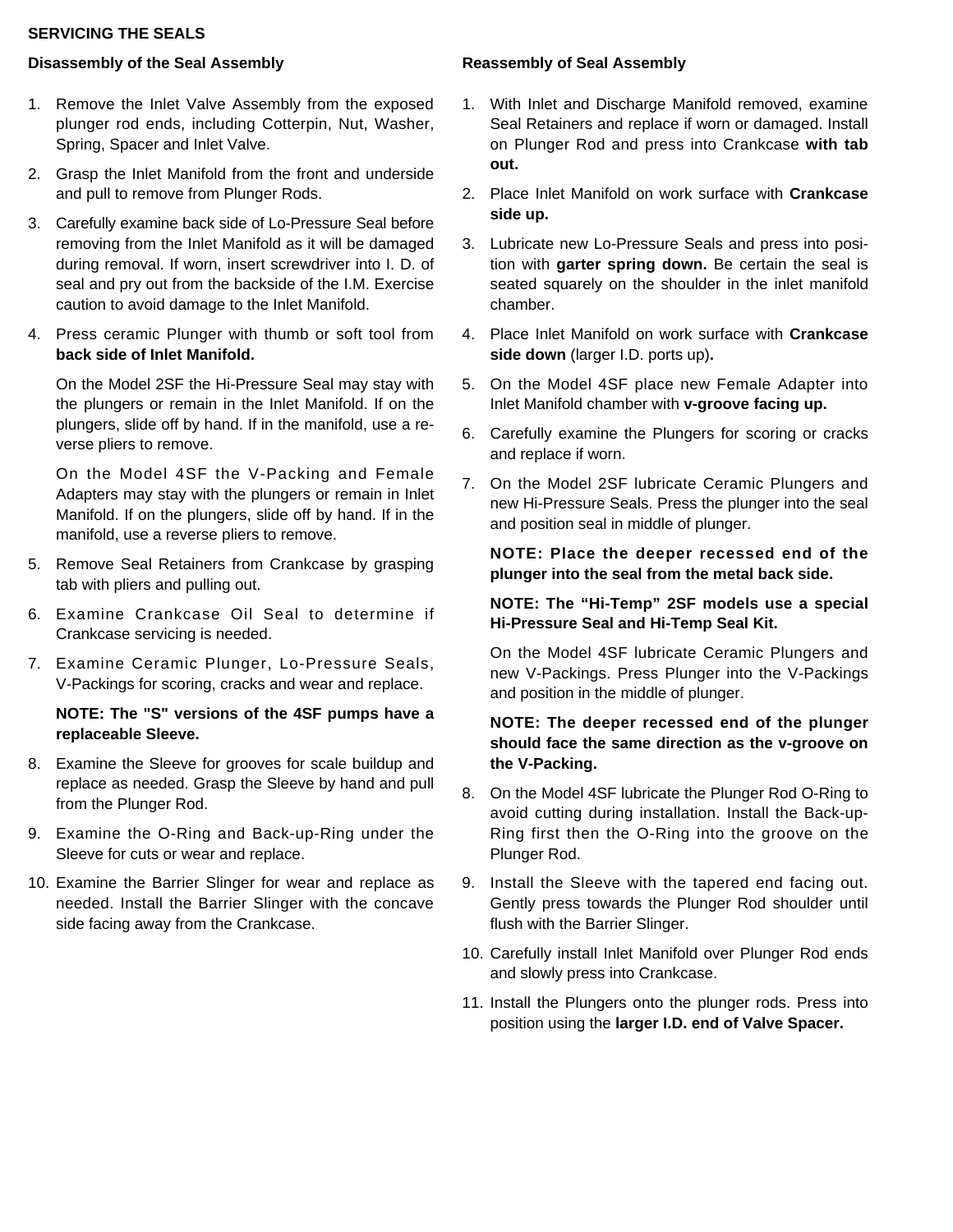#### **SERVICING THE CRANKCASE SECTION**

12. Examine Inlet Valve and replace if worn. **Inlet valves cannot be reversed if worn.** The S.S. Inlet Valves may be lapped if not badly worn. Install the S.S. Inlet valves with **square edges towards the plungers** (round edges towards the discharge). Install the Nylon Inlet Valve with **ridged side towards the discharge**.

**NOTE: The "Hi-Temp" 2SF models use a Nylon Inlet Valve (order individual parts, not standard Inlet Valve Kit).**

- 13. Examine Spacers for wear and replace as needed. Install Spacer on each Plunger Rod with **smaller O.D. towards inlet valve**.
- 14. Examine Springs for damage or fatigue and replace as needed. Place on Plunger Rods.
- 15. Install Washers next with **concave side towards Inlet Manifold.**
- 16. Install Nuts and torque per chart.

2

17. On 2SF and 4SF models **always install new Cotterpins** and turn ends to secure in position.

#### **NOTE: "X" and S.S. Models do not use Cotterpins.**

18. Refer to steps 7-10 under Servicing Valves-Reassembly to replace the Discharge Manifold.



Torque diagonally in order shown. The outer four (4) screws then center screws all hand tight. Then repeat series to specifications in torque chart.

- 1. While Inlet Manifold, Plungers and Seal Retainers are removed, examine Crankcase Seals for wear.
- 2. Check oil level and for evidence of water in oil.
- 3. Rotate Crankshaft by hand to feel for smooth bearing movement.
- 4. Examine Crankshaft Oil Seal externally for drying, cracking or leaking.
- 5. Consult CAT PUMPS or your local distributor if Crankcase service is required.

**See section VIII of the Plunger Pump Service Video for additional information.**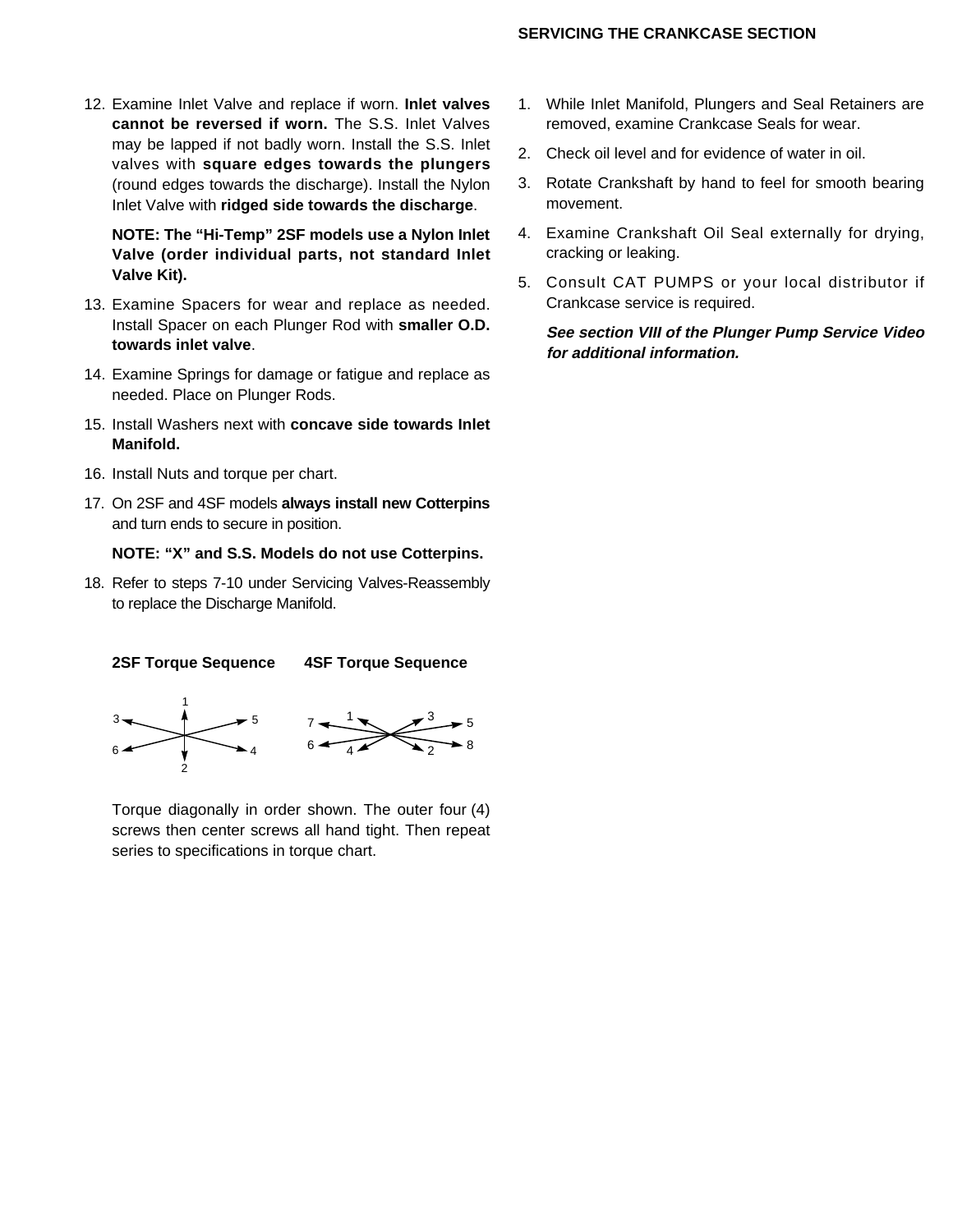#### **PREVENTATIVE MAINTENANCE CHECK-LIST**

| <b>Check</b>         | Daily | Weekly | 50 hrs. | 500 hrs.* | 1500 hrs.** | 3000 hrs.** |
|----------------------|-------|--------|---------|-----------|-------------|-------------|
| <b>Clean Filters</b> | x     |        |         |           |             |             |
| Oil Level/Quality    | x     |        |         |           |             |             |
| Oil Leaks            | x     |        |         |           |             |             |
| <b>Water Leaks</b>   | x     |        |         |           |             |             |
| Belts, Pulley        |       | x      |         |           |             |             |
| Plumbing             |       | x      |         |           |             |             |
| Initial Oil Change   |       |        | x       |           |             |             |
| Oil Change           |       |        |         | x         |             |             |
| Seal Change          |       |        |         |           | x           |             |
| Valve Change         |       |        |         |           |             | x           |
| Accessories          |       |        |         |           | x           |             |
|                      |       |        |         |           |             |             |

If other than CAT PUMPS special multi-viscosity ISO68 oil is used, change cycle should be every 300 hours.

Each system's maintenance cycle will be exclusive. If system performance decreases, check immediately. If no wear at 1500 hours, check again at 2000 hours and each 500 hours until wear is observed. Valves typically require changing every other seal change.

Duty cycle, temperature, quality of pumped liquid and inlet feed conditions all effect the life of pump wear parts and service cycle.

Remember to service the regulator/unloader at each seal servicing and check all system accessories and connections before resuming operation. Refer to video for additional assistance.

| <b>TORQUE CHART</b>                                                                                   |                                         |                                      |                      |                     |                |  |  |
|-------------------------------------------------------------------------------------------------------|-----------------------------------------|--------------------------------------|----------------------|---------------------|----------------|--|--|
| Pump Item                                                                                             | Thread                                  | <b>Tool Size</b><br>[Part No.]       | in. lbs. ft. lbs. Nm | Torque              |                |  |  |
| <b>Outer Bearing Case Screw</b>                                                                       | M <sub>6</sub>                          | M10 Hex/Phil.<br>[25082]             | 50                   | 4.0                 | 6              |  |  |
| Inner Bearing Case Screw                                                                              | M <sub>6</sub>                          | M10 Hex/Phil.<br>[25082]             | 50                   | 4.0                 | 6              |  |  |
| <b>Manifold Screw</b>                                                                                 | M8                                      | M6 Allen<br>[30941]                  | 115                  | 9.4                 | 13             |  |  |
| <b>Plunger Rod Nut</b>                                                                                | M <sub>6</sub>                          | M <sub>10</sub> Hex<br>[25082]       | 55                   | 44                  | 6              |  |  |
| <b>Bubble Oil Gauge</b>                                                                               | M28                                     | Oil Gauge Tool<br>[44050]            | 45                   | 3.6                 | 5              |  |  |
| <b>Mounting 2SF</b><br>Adapter Plate to Gas Engine<br>Pump to Adapter Plate<br>Pump to Electric Motor | $5/16 - 24$<br>$3/8 - 16$<br>$3/8 - 16$ | $1/2"$ Hex<br>9/16" Hex<br>9/16" Hex | 90<br>110<br>110     | 7.2<br>9.0<br>9.0   | 10<br>12<br>12 |  |  |
| <b>Mounting 4SF</b><br>Adapter Plate to Gas Engine<br>Pump to Adapter Plate<br>Pump to Electric Motor | $3/8 - 16$<br>$1/2 - 13$<br>$1/2 - 13$  | 9/16" Hex<br>$3/4"$ Hex<br>3/4" Hex  | 110<br>150<br>150    | 9.0<br>12.5<br>12.5 | 12<br>17<br>17 |  |  |

|     | <b>TECHNICAL BULLETIN REFERENCE CHART</b>        |                               |  |  |  |  |  |
|-----|--------------------------------------------------|-------------------------------|--|--|--|--|--|
| No. | <b>Subject</b>                                   | <b>Models</b>                 |  |  |  |  |  |
| 002 | Inlet Pressure VS Liquid Temperature             | All Models                    |  |  |  |  |  |
| 024 | Lubrication of Lo-Pressure Seals                 | All Models                    |  |  |  |  |  |
| 043 | LPS and HPS Servicing                            | All Plunger Models            |  |  |  |  |  |
| 055 | Removing Pumps from Gas Engine or Electric Motor | 2SF, 2SFX, 2DX, 4SF, 5DX, 6DX |  |  |  |  |  |
| 057 | Set Screw and Hardened Key                       | 4SF                           |  |  |  |  |  |
| 064 | By-Pass Hose Sizing                              | All Unloaders/Regulators      |  |  |  |  |  |
| 065 | <b>Higher Performance Ratings</b>                | 2SF and 4SF                   |  |  |  |  |  |
| 070 | Maximum Performance                              | 2SF and 4SF                   |  |  |  |  |  |
| 073 | Hi-Temp HPS                                      | 3PFR, 5PFR, 2SF               |  |  |  |  |  |
| 074 | <b>Torque Chart</b>                              | Piston and Plunger Pumps      |  |  |  |  |  |
| 075 | Sleeved Plunger Rod                              | 4SF"S"                        |  |  |  |  |  |
| 083 | Winterizing a Pump                               | All Models                    |  |  |  |  |  |
| 091 | 2SF Inlet Valve                                  | 2SF Models                    |  |  |  |  |  |
| 092 | Crankcase Changes                                | All 2SF-2SFX                  |  |  |  |  |  |

### **INLET CONDITION CHECK-LIST**

#### **Review Before Start-Up**

Inadequate inlet conditions can cause serious malfunctions in the best designed pump. Surprisingly, the simplest of things can cause the most severe problems or go unnoticed to the unfamiliar or untrained eye. REVIEW THIS CHECK-LIST BEFORE OPERATION OF ANY SYSTEM. Remember, no two systems are alike, so there can be no **ONE** best way to set-up a system. All factors must be carefully considered.

**INLET SUPPLY** should be adequate to accommodate the maximum flow being delivered by the pump.

- ❏ Open inlet shut-off valve and turn on water supply to avoid cavitating pump. **DO NOT RUN PUMP DRY.**
- ❏ Temperatures above 130°F are permissible. Add 1/2 PSI inlet pressure per each degree F over 130°F. Elastomer or RPM changes may be required. See Tech Bulletin 002 or call CAT PUMPS for recommendations.
- ❏ Avoid closed loop systems without a Thermo Valve high temperature protection.
- ❏ Avoid low vapor pressure and high viscosity liquids.
- ❏ Higher temperature liquids tend to vaporize and require positive heads.
- ❏ When using an inlet supply reservoir, size it to provide adequate liquid to accommodate the maximum output of the pump, generally a minimum of 6-10 times the GPM (however, a combination of system factors can change this requirement); provide adequate baffling in the tank to eliminate air bubbles and turbulence; install diffusers on all return lines to the tank.

**INLET LINE SIZE** should be adequate to avoid starving the pump.

- ❏ Line size must be a minimum of one size larger than the pump inlet fitting. Avoid thick walled fittings, tees, 90 degree elbows or valves in the inlet line of the pump to reduce the risk of flow restriction and cavitation.
- ❏ The line MUST be a FLEXIBLE hose, NOT a rigid pipe, and reinforced on SUCTION systems to avoid collapsing.
- ❏ The simpler the inlet plumbing the less the potential for problems. Keep the length to a minimum, the number of elbows and joints to a minimum (ideally no elbows) and the inlet accessories to a minimum.
- ❏ Use pipe sealant to assure air-tight, positive sealing pipe joints.

**INLET PRESSURE** should fall within the specifications of the pump.

- ❏ Optimum pump performance is obtained with +20 PSI (1.4 BAR) inlet pressure. With adequate inlet plumbing, most pumps will perform with flooded suction. Maximum inlet pressure is 75 PSI (5.25 BAR).
- ❏ After prolonged storage, pump should be purged of air to facilitate priming. Disconnect any discharge port and allow liquid to pass through pump.

**INLET ACCESSORIES** are designed to protect against over pressurization, control inlet flow, contamination or temperature and provide ease of servicing.

- ❏ A shut-off valve is recommended to facilitate maintenance.
- ❏ A stand pipe can be used in some applications to help maintain a positive head in the inlet line.
- ❏ Inspect and clean inlet filters on a regular schedule.
- ❏ A pressure gauge is recommended to monitor the inlet pressure and should be mounted AS CLOSE TO THE PUMP INLET as possible. **Short term,intermittent cavitation will not register on a standard gauge.**
- ❏ All accessories should be sized to avoid restricting the inlet flow.
- ❏ All accessories should be compatible with the solution being pumped to prevent premature failure or malfunction.

**BY-PASS TO INLET** Care should be exercised when deciding the method of by-pass from control valves.

- ❏ It is recommended the by-pass be directed to a baffled reservoir tank, with at least one baffle between the by-pass line and the inlet line to the pump.
- ❏ The 2SF and 4SF come standard with a Regulating Unloader to handle by-pass liquid directed to the inlet line of the pump. If other than standard valve is used, exercise caution to use proper flexible hose and adequate diameter. A PRESSURE REDUCING VALVE may be needed on the inlet line (**BETWEEN** THE BY-PASS CONNECTION AND THE INLET TO THE PUMP) to avoid excessive pressure to the inlet of the pump. It may also be necessary to use a THERMO VALVE in the by-pass line to monitor the temperature build-up in the by-pass loop to avoid premature seal failure.
- ❏ A low-pressure, **FLEXIBLE CLOTH BRAID** (not metal braid) hose should be used from the by-pass connection to the inlet of the pump.
- ❏ If standard unloader valve is not used, check the pressure in the bypass line to avoid over pressurizing the inlet.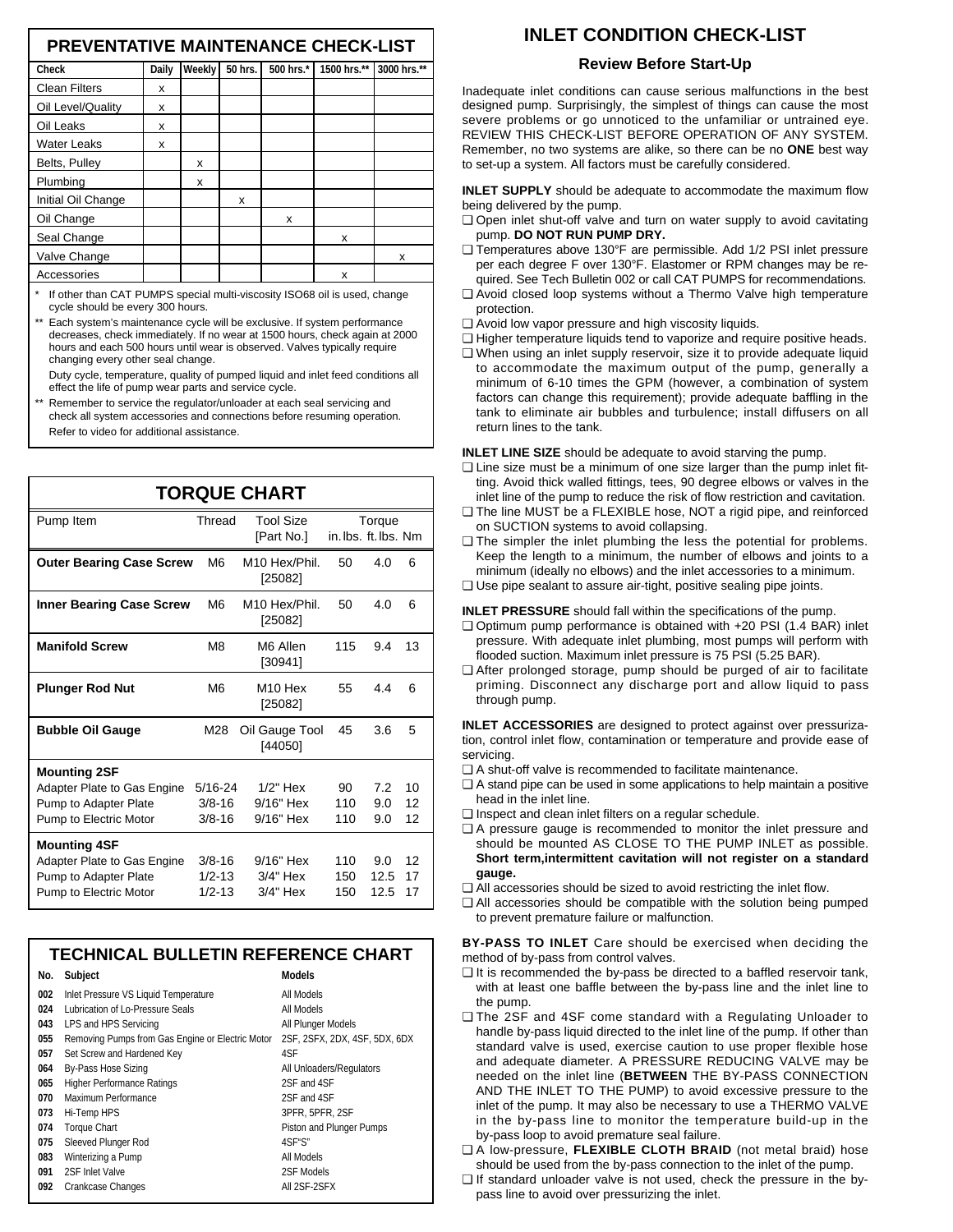|  |  | <b>HOSE FRICTION LOSS</b> |  |
|--|--|---------------------------|--|
|  |  |                           |  |

| Water*<br><b>Flow</b>                                                                      | PRESSURE DROP IN PSI PER 100 FT OF HOSE<br>WITH TYPICAL WATER FLOW RATES<br>Hose Inside Diameters, Inches |      |                |     |     |     |                |
|--------------------------------------------------------------------------------------------|-----------------------------------------------------------------------------------------------------------|------|----------------|-----|-----|-----|----------------|
| Gal/Min                                                                                    | 1/4                                                                                                       | 5/16 | 3/8            | 1/2 | 5/8 | 3/4 | 1"             |
| 0.5                                                                                        | 16                                                                                                        | 5    | 2              |     |     |     |                |
| 1                                                                                          | 54                                                                                                        | 20   | $\overline{7}$ | 2   |     |     |                |
| 2                                                                                          | 180                                                                                                       | 60   | 25             | 6   | 2   |     |                |
| 3                                                                                          | 380                                                                                                       | 120  | 50             | 13  | 4   | 2   |                |
| 4                                                                                          |                                                                                                           | 220  | 90             | 24  | 7   | 3   |                |
| 5                                                                                          |                                                                                                           | 320  | 130            | 34  | 10  | 4   |                |
| 6                                                                                          |                                                                                                           |      | 220            | 52  | 16  | 7   | 1              |
| 8                                                                                          |                                                                                                           |      | 300            | 80  | 25  | 10  | 2              |
| 10                                                                                         |                                                                                                           |      | 450            | 120 | 38  | 14  | 3              |
| 15                                                                                         |                                                                                                           |      | 900            | 250 | 80  | 30  | $\overline{7}$ |
| 20                                                                                         |                                                                                                           |      | 1600           | 400 | 121 | 50  | 12             |
| 25                                                                                         |                                                                                                           |      |                | 650 | 200 | 76  | 19             |
| 30                                                                                         |                                                                                                           |      |                |     | 250 | 96  | 24             |
| 40                                                                                         |                                                                                                           |      |                |     | 410 | 162 | 42             |
| 50                                                                                         |                                                                                                           |      |                |     | 600 | 235 | 62             |
| 60                                                                                         |                                                                                                           |      |                |     |     | 370 | 93             |
| *At a fixed flow rate with a given size hose, the pressure drop across a given hose length |                                                                                                           |      |                |     |     |     |                |

\*At a fixed flow rate with a given size hose, the pressure drop across a given hose length will be directly proportional. A 50 ft. hose will exhibit one-half the pressure drop of a 100 ft. hose. Above values shown are valid at all pressure levels.

#### **WATER LINE PRESSURE LOSS PRESSURE DROP IN PSI PER 100 FEET**

| Water<br><b>GPM</b>    | Steel Pipe-Nominal Dia.<br>$1/4$ 3/8 1/2 3/4 1 1 <sup>1</sup> / <sub>4</sub> 1 <sup>1</sup> / <sub>2</sub> | Brass Pipe-Nominal Dia.<br>$1/4$ 3/8 1/2 3/4 1 1 $\frac{1}{4}$ 1 $\frac{1}{2}$ | Copper Tubing O.D. Type L<br>1/4 3/8 1/2 5/8 3/4 7/8    |
|------------------------|------------------------------------------------------------------------------------------------------------|--------------------------------------------------------------------------------|---------------------------------------------------------|
| 1<br>$\mathbf{2}$<br>3 | $8.5$ 1.9<br>30 7.0 2.1<br>60 14 4.5 1.1                                                                   | $6.0$ 1.6<br>20 5.6 1.8<br>40 11 3.6                                           | 120 13 2.9 1.0<br>45 10 3.4 1.3<br>400<br>94 20 6.7 2.6 |
| 5<br>8<br>10           | 150 36 12 2.8<br>330 86 28 6.7 1.9<br>520 130 43 10 3.0                                                    | 28 9.0 2.2<br>100<br>220 62 21 5.2 1.6<br>90 30 7.8 2.4<br>320                 | 230 50 17 6.1 3.0<br>500 120 40 15 6.5<br>180 56 22 10  |
| 15<br>25<br>40         | 270 90 21 6.2 1.6<br>670 240 56 16 4.2 2.0<br>66 17 8.0                                                    | 190 62 16 5.0 1.5<br>470 150 40 12 3.8 1.7<br>39 11 5.0                        | 120 44 20<br>330 110 50<br>550 200 88                   |
| 60<br>80<br>100        | 17<br>37<br>29<br>52<br>210 107<br>48                                                                      | 11<br>23<br>19<br>40<br>28<br>61                                               |                                                         |

#### **RESISTANCE OF VALVES AND FITTINGS**

| Nominal                       |                                     |               |                |                |              | Equivalent Length of Standard Pipe in Feet |                             |                    |                       |
|-------------------------------|-------------------------------------|---------------|----------------|----------------|--------------|--------------------------------------------|-----------------------------|--------------------|-----------------------|
| Pipe<br>Size<br><b>Inches</b> | Inside<br>Diameter<br><b>Inches</b> | Gate<br>Valve | Globe<br>Valve | Angle<br>Valve | 45°<br>Elbow | 90°<br>Elbow                               | $180^\circ$<br>Close<br>Ret | Tee<br>Thru<br>Run | Tee<br>Thru<br>Branch |
| 1/2                           | 0.622                               | 0.41          | 18.5           | 9.3            | 0.78         | 1.67                                       | 3.71                        | 0.93               | 3.33                  |
| 3/4                           | 0.824                               | 0.54          | 24.5           | 12.3           | 1.03         | 2.21                                       | 4.90                        | 1.23               | 4.41                  |
| 1                             | 1.049                               | 0.69          | 31.2           | 15.6           | 1.31         | 2.81                                       | 6.25                        | 1.56               | 5.62                  |
| 11 <sub>a</sub>               | 1.380                               | 0.90          | 41.0           | 20.5           | 1.73         | 3.70                                       | 8.22                        | 2.06               | 7.40                  |
| $1\frac{1}{2}$                | 1.610                               | 1.05          | 48.0           | 24.0           | 2.15         | 4.31                                       | 9.59                        | 2.40               | 8.63                  |
| $\mathbf{2}$                  | 2.067                               | 1.35          | 61.5           | 30.8           | 2.59         | 5.55                                       | 12.30                       | 3.08               | 11.60                 |
| 2 <sub>1</sub>                | 2.469                               | 1.62          | 73.5           | 36.8           | 3.09         | 6.61                                       | 14.70                       | 3.68               | 13.20                 |
| 3                             | 3.068                               | 2.01          | 91.5           | 45.8           | 3.84         | 8.23                                       | 18.20                       | 4.57               | 16.40                 |
| 4                             | 4.026                               | 2.64          | 120.0          | 60.0           | 5.03         | 10.80                                      | 23.90                       | 6.00               | 21.60                 |

Arriving at a total line pressure loss, consideration should then be given to pressure loss created by valves, fittings and elevation of lines.

If a sufficient number of valves and fittings are incorporated in the system to materially affect the total line loss, add to the total line length, the equivalent length of line of each valve or fitting.

#### **TYPICAL RESERVOIR TANK RECOMMENDED 6 TO 10 TIMES SYSTEM CAPACITY**



## **Handy Formulas to Help You**

- Q. **How can I find the RPM needed to get specific GPM (Gallons Per Minute) I want?**
- A. Desired RPM = Desired GPM x Rated RPM Rated GPM
- Q. **I have to run my pump at a certain RPM. How do I figure the GPM I'll get?**
- A. Desired GPM = Desired RPM  $x \frac{\text{Rated GPM}}{\text{RateM}}$ Rated RPM
- Q. **Is there a simple way to find the approximate horsepower I'll need to run the pump?**
- A. Electric Brake  $\frac{1}{2}$  GPM x PSI (Standard 85% Horsepower Required = 1460 Mech. Efficiency)
- Q. **What size motor pulley should I use?**
- A. Pump Pulley (Outer Diameter) x Pump RPM<br>Motor/Engine RPM (Consult Engine Mfr.)
- Q. **How do I calculate the torque for my hydraulic drive system?**

A. Torque (ft. Ibs.) = 3.6 
$$
\left(\frac{GPM \times PSI}{RPM}\right)
$$

# **Avoid Cavitation Damage**





One or several of the conditions shown in the chart below may contribute to cavitation in a system resulting in premature wear, system downtime and unnecessary operating costs.

| <b>CONDITION</b>                                          | <b>SOLUTION</b>                                                                                                                                                                                                                                                                                   |
|-----------------------------------------------------------|---------------------------------------------------------------------------------------------------------------------------------------------------------------------------------------------------------------------------------------------------------------------------------------------------|
| Inadequate inlet<br>line size                             | . Increase line size to the inlet port or one size<br>larger                                                                                                                                                                                                                                      |
| Water hammering<br>liquid acceleration/<br>deacceleration | • Install C.A.T. Tube<br>• Move pump closer to liquid supply                                                                                                                                                                                                                                      |
| <b>Rigid Inlet Plumbing</b>                               | • Use flexible wire reinforced hose to absorb<br>pulsation and pressure spikes                                                                                                                                                                                                                    |
| Excessive Elbows in<br>Inlet Plumbing                     | • Keep elbows to a minimum and less than 90°                                                                                                                                                                                                                                                      |
| Excessive Liquid<br>Temperature                           | • Use Thermo Valve in bypass line<br>. Do not exceed pump temperature specifications<br>· Substitute closed loop with baffled holding tank<br>• Adequately size tank for frequent or high<br>volume bypass<br>• Pressure feed high temperature liquids<br>. Properly ventilate cabinets and rooms |
| Air Leaks in Plumbing                                     | • Check all connections<br>• Use PTFE thread tape or pipe thread sealant                                                                                                                                                                                                                          |
| <b>Agitation in Supply</b><br>Tank                        | • Size tank according to pump output -<br>Minimum 6-10 times system GPM<br>· Baffle tank to purge air from liquid and<br>separate inlet from discharge                                                                                                                                            |
| <b>High Viscosity Liquids</b>                             | • Verify viscosity against pump specifications<br>before operation<br>• Elevate liquid temperature enough to reduce<br>viscosity<br>• Lower RPM of pump<br>• Pressure feed pump<br>· Increase inlet line size                                                                                     |
| <b>Clogged Filters</b>                                    | • Perform regular maintenance or use clean<br>filters to monitor buildup<br>• Use adequate mesh size for liquid and pump<br>specifications                                                                                                                                                        |